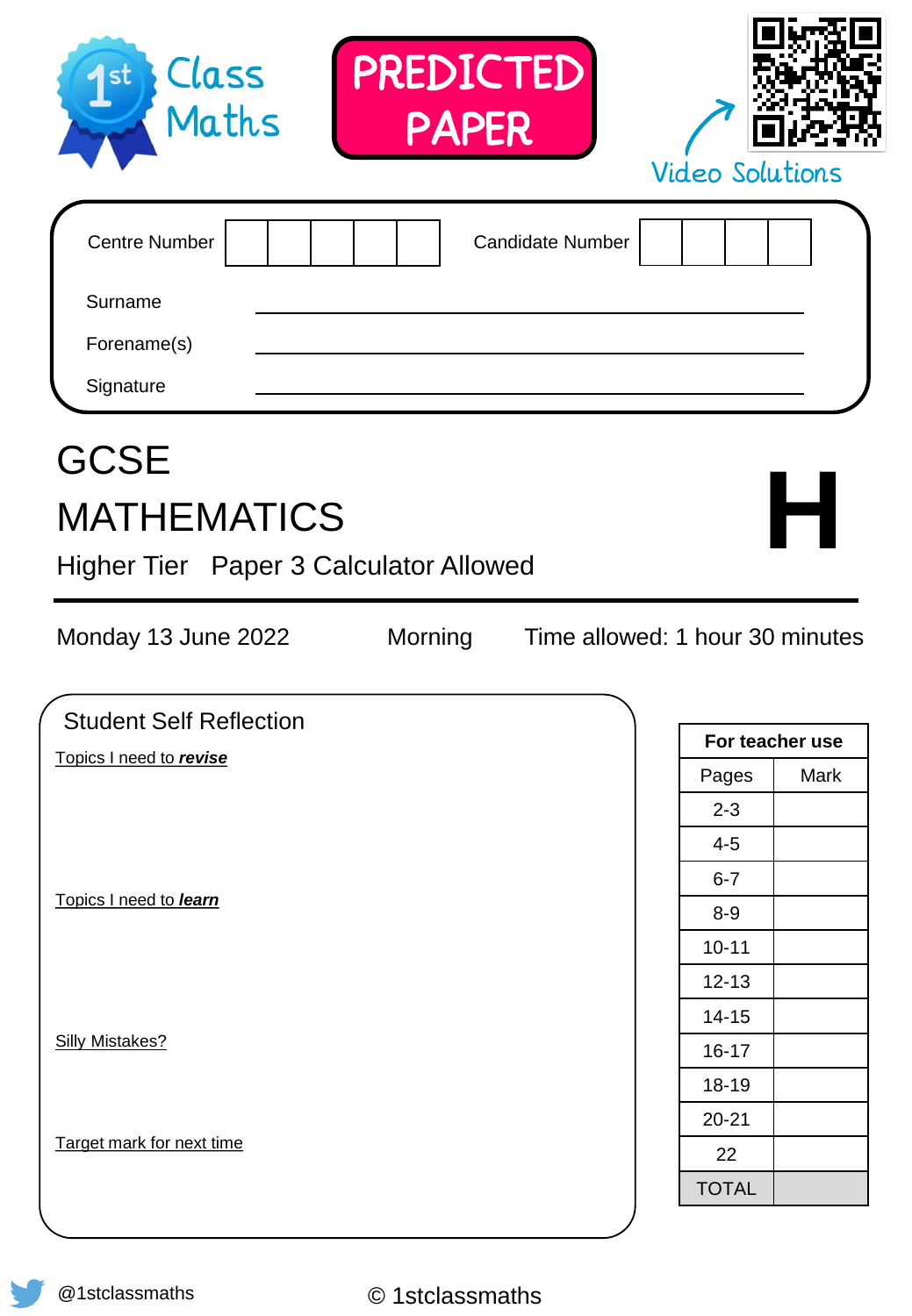





*box*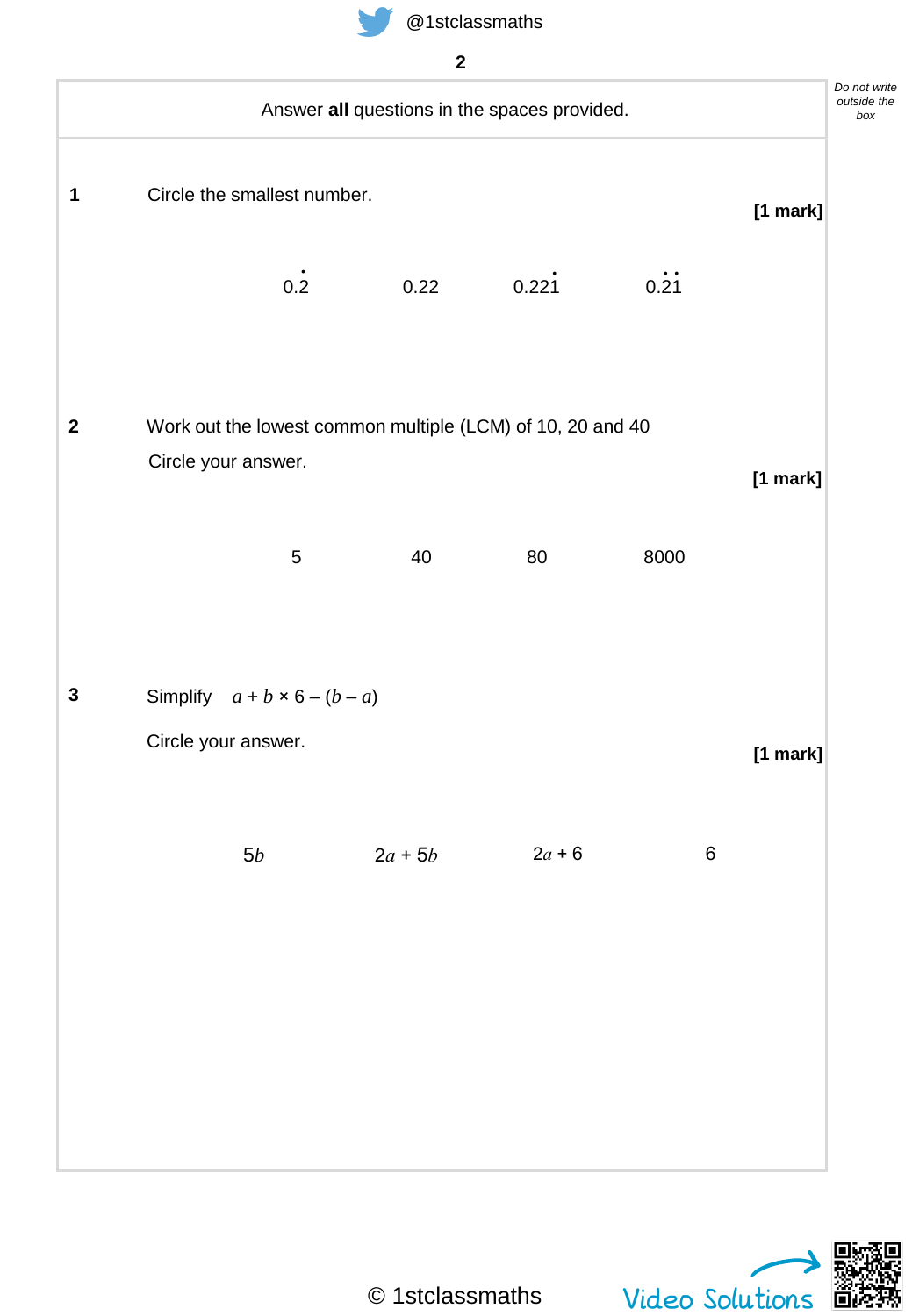

|                                 |             | $\mathbf{3}$      |                |                                                                       |          |
|---------------------------------|-------------|-------------------|----------------|-----------------------------------------------------------------------|----------|
| The bearing of B from A is 070° |             |                   |                |                                                                       |          |
| Circle the bearing of A from B. |             |                   |                |                                                                       | [1 mark] |
|                                 | $110^\circ$ | 160°              | $250^\circ$    | 290°                                                                  |          |
|                                 |             |                   |                | The table shows the year groups of different members of a chess club. |          |
|                                 |             |                   |                |                                                                       |          |
|                                 |             | Year <sub>8</sub> | $\overline{7}$ |                                                                       |          |
|                                 |             | Year 9            | 10             |                                                                       |          |
|                                 |             | Year 10           | 6              |                                                                       |          |
|                                 |             | Year 11           | 4              |                                                                       |          |
|                                 |             |                   |                |                                                                       |          |
|                                 |             |                   |                |                                                                       |          |
|                                 |             |                   |                |                                                                       |          |
|                                 |             |                   |                |                                                                       |          |
|                                 |             |                   |                |                                                                       |          |
|                                 |             |                   |                |                                                                       |          |
|                                 |             |                   |                |                                                                       |          |
|                                 |             |                   | Answer         |                                                                       |          |

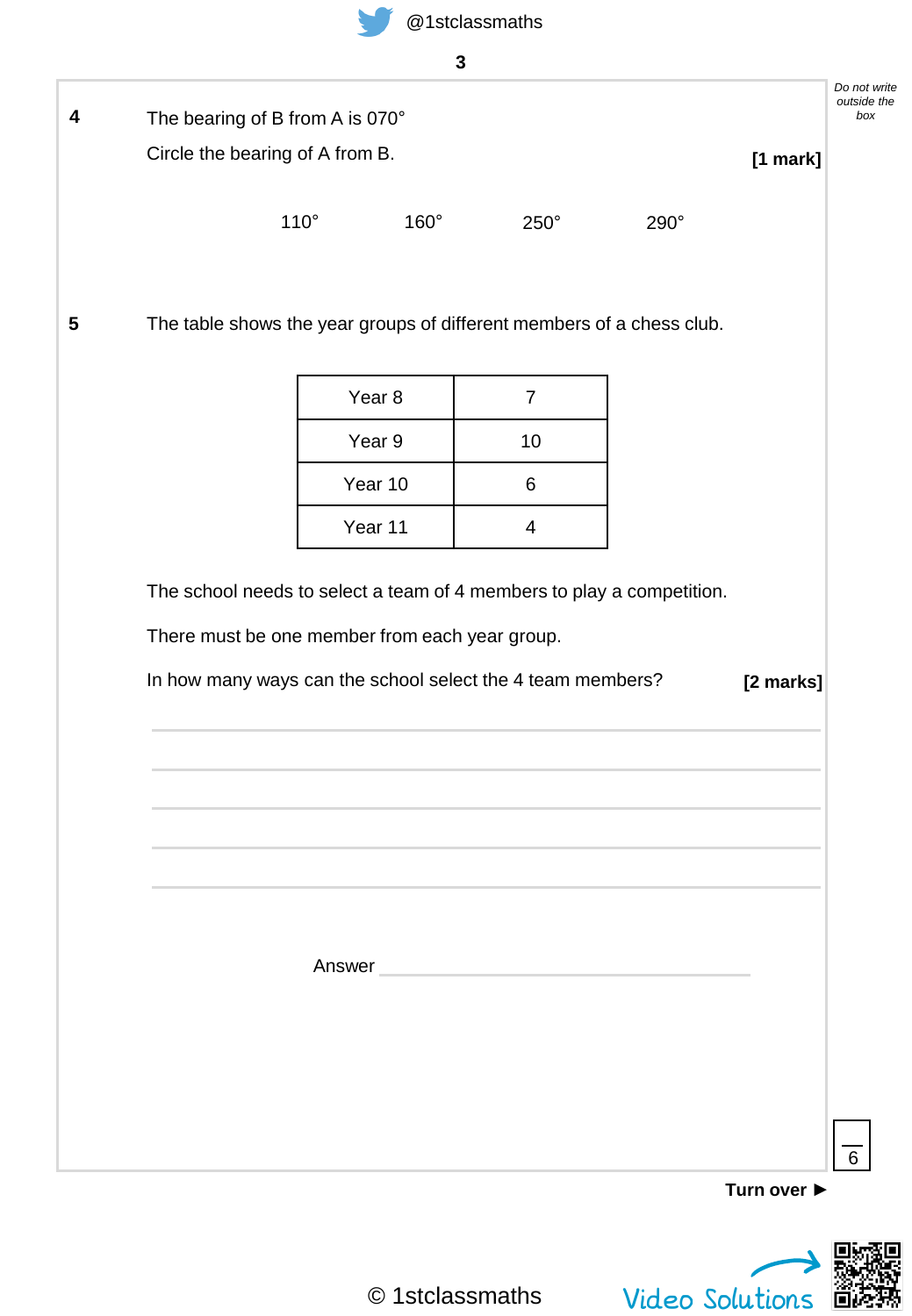

|                |       |                                                                      |           | Do not write<br>outside the<br>box |
|----------------|-------|----------------------------------------------------------------------|-----------|------------------------------------|
| 6              |       | Work out the highest common factor (HCF) of 36 and 120               | [2 marks] |                                    |
|                |       |                                                                      |           |                                    |
|                |       |                                                                      |           |                                    |
|                |       |                                                                      |           |                                    |
|                |       |                                                                      |           |                                    |
|                |       | Answer                                                               |           |                                    |
|                |       |                                                                      |           |                                    |
| 7              |       | A packet of crisps has a mass of 25 grams (to the nearest gram).     |           |                                    |
|                |       |                                                                      |           |                                    |
| $7\phantom{.}$ | (a)   | Complete the error interval for the mass of the packet of crisps.    | [2 marks] |                                    |
|                |       |                                                                      |           |                                    |
|                |       | Answer $g \leq$ mass <<br>g                                          |           |                                    |
|                |       |                                                                      |           |                                    |
|                |       | A multipack of crisps contains 12 of the individual packets.         |           |                                    |
|                | 7 (b) | Complete the error interval for the mass of the multipack of crisps. | [1 mark]  |                                    |
|                |       |                                                                      |           |                                    |
|                |       |                                                                      |           |                                    |
|                |       | Answer $g \leq$ mass < $g \leq$                                      |           |                                    |
|                |       |                                                                      |           |                                    |
|                |       |                                                                      |           |                                    |
|                |       |                                                                      |           |                                    |

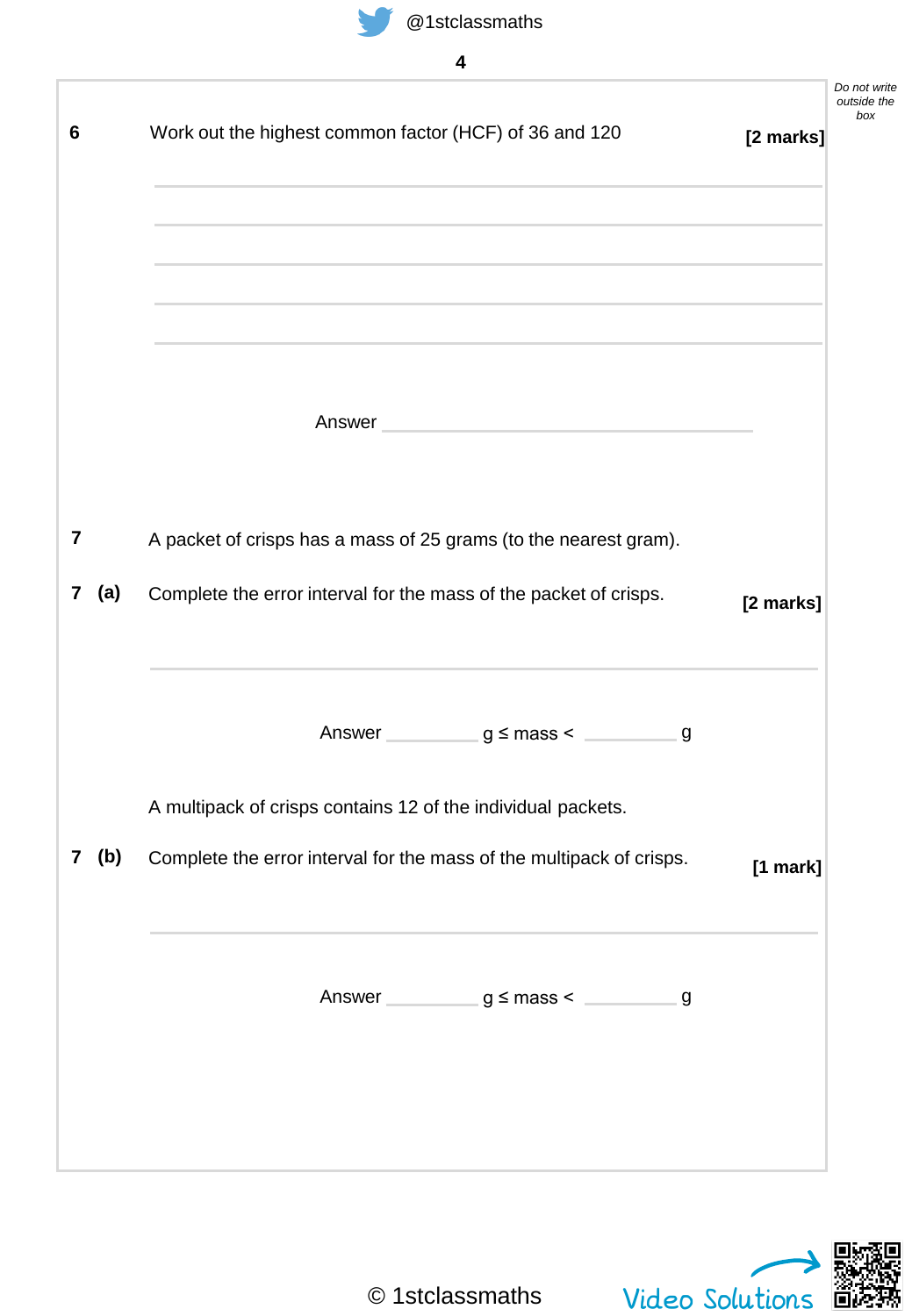

**(a)**

|    |                                      | $\sim$ $\sim$ $\sim$ $\sim$ $\sim$ $\sim$                 |           |
|----|--------------------------------------|-----------------------------------------------------------|-----------|
|    |                                      | 5                                                         |           |
|    |                                      | The first two terms of a geometric progression are shown. |           |
| 32 | 24                                   |                                                           |           |
|    | Work out the third and fourth terms. |                                                           | [2 marks] |
|    |                                      |                                                           |           |

|                                                 |                 |        |    | Third Term <b>Contract Contract Contract Contract Contract Contract Contract Contract Contract Contract Contract Contract Contract Contract Contract Contract Contract Contract Contract Contract Contract Contract Contract Con</b><br>Fourth Term <b>Contract Contract Contract Contract Contract Contract Contract Contract Contract Contract Contract Contract Contract Contract Contract Contract Contract Contract Contract Contract Contract Contract Contract Co</b> |             |
|-------------------------------------------------|-----------------|--------|----|------------------------------------------------------------------------------------------------------------------------------------------------------------------------------------------------------------------------------------------------------------------------------------------------------------------------------------------------------------------------------------------------------------------------------------------------------------------------------|-------------|
| 8 (b) An arithmetic progression is shown below. |                 |        |    |                                                                                                                                                                                                                                                                                                                                                                                                                                                                              |             |
| 20                                              | $\overline{18}$ | 16     | 14 |                                                                                                                                                                                                                                                                                                                                                                                                                                                                              |             |
| Work out the $n^{\text{th}}$ term.              |                 |        |    | ,我们也不会有什么。""我们的人,我们也不会有什么?""我们的人,我们也不会有什么?""我们的人,我们也不会有什么?""我们的人,我们也不会有什么?""我们的人                                                                                                                                                                                                                                                                                                                                                                                             | [2 marks]   |
|                                                 |                 | Answer |    |                                                                                                                                                                                                                                                                                                                                                                                                                                                                              |             |
|                                                 |                 |        |    |                                                                                                                                                                                                                                                                                                                                                                                                                                                                              | Turn over ▶ |



*Do not write outside the box*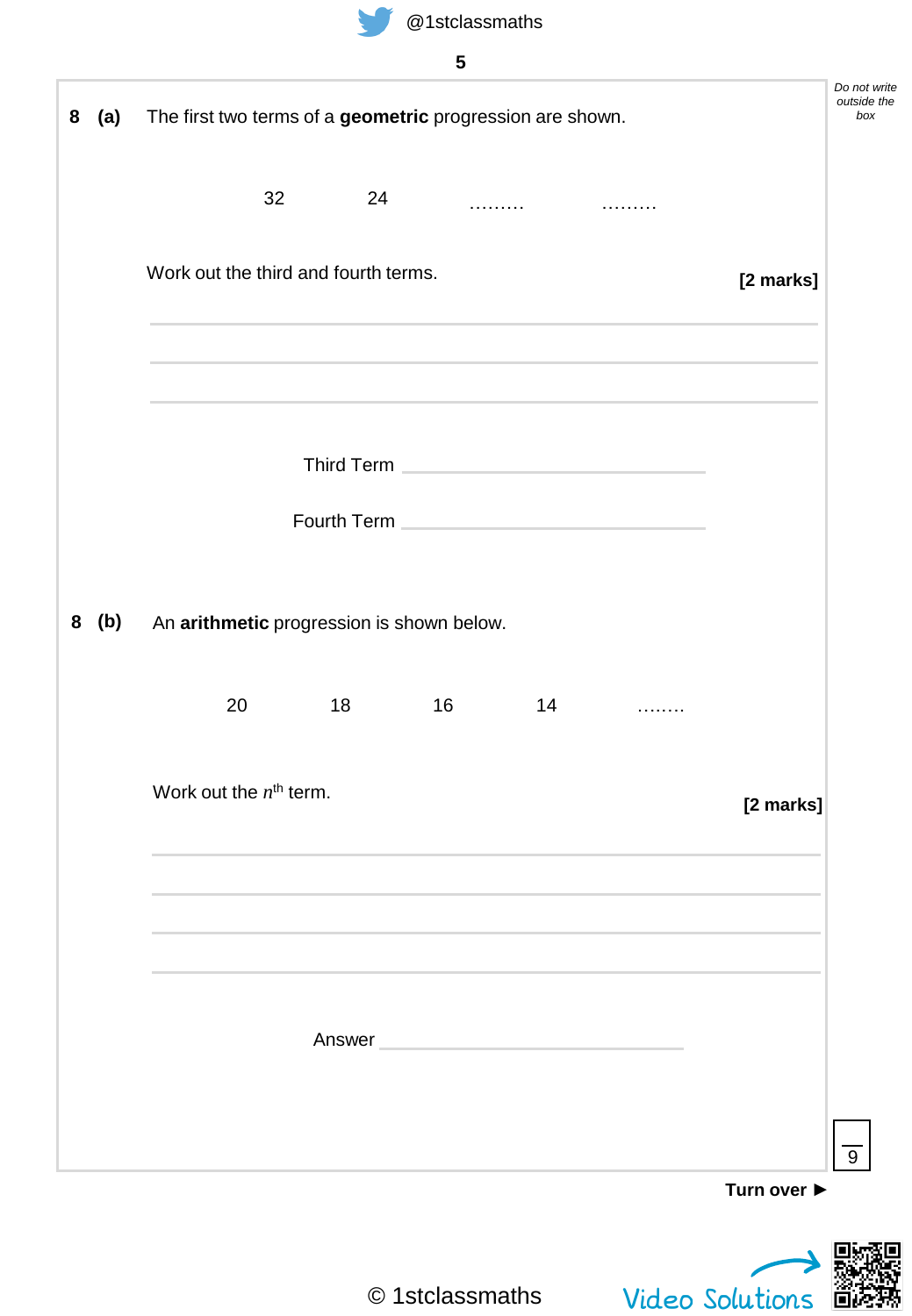

| ×,                      |
|-------------------------|
| ć<br>×<br>۰.<br>×<br>۰. |

| $a = \begin{pmatrix} 7 \\ -3 \end{pmatrix}$ $b = \begin{pmatrix} -3 \\ 6 \end{pmatrix}$<br>Work out $2a + b$<br>Answer<br>Ryan and Amy share £315 in the ratio 4 : 5<br>Work out how much money Ryan receives.<br>Answer £ |           |
|----------------------------------------------------------------------------------------------------------------------------------------------------------------------------------------------------------------------------|-----------|
|                                                                                                                                                                                                                            |           |
|                                                                                                                                                                                                                            | [2 marks] |
|                                                                                                                                                                                                                            |           |
|                                                                                                                                                                                                                            |           |
|                                                                                                                                                                                                                            |           |
|                                                                                                                                                                                                                            |           |
|                                                                                                                                                                                                                            |           |
|                                                                                                                                                                                                                            |           |
|                                                                                                                                                                                                                            | [3 marks] |
|                                                                                                                                                                                                                            |           |
|                                                                                                                                                                                                                            |           |
|                                                                                                                                                                                                                            |           |
|                                                                                                                                                                                                                            |           |
|                                                                                                                                                                                                                            |           |
|                                                                                                                                                                                                                            |           |
|                                                                                                                                                                                                                            |           |
|                                                                                                                                                                                                                            |           |
|                                                                                                                                                                                                                            |           |
|                                                                                                                                                                                                                            |           |
|                                                                                                                                                                                                                            |           |

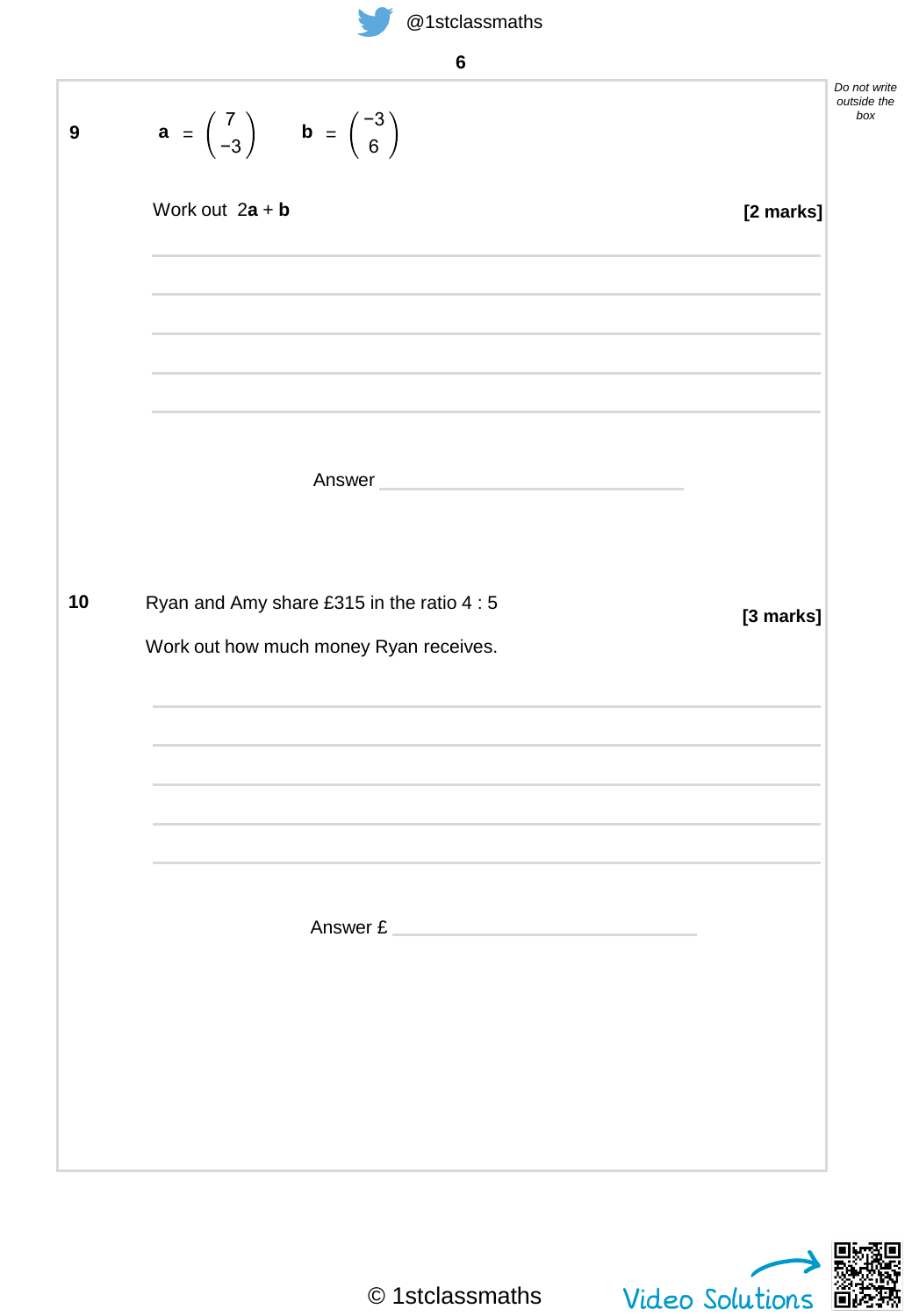**11** The table below shows information about how students travel to school.

|              | Walk | Car | Other |
|--------------|------|-----|-------|
| 2018         |      | 220 | 62    |
| 2019         | 114  |     | 48    |
| <b>Total</b> | 246  |     | 110   |

Between 2018 and 2019 the number of students coming by car increases by 30%

Complete the table.

**[4 marks]**

**Turn over ►**



 $\overline{9}$ 

© 1stclassmaths

**Turn over for next question**

*Do not write outside the box*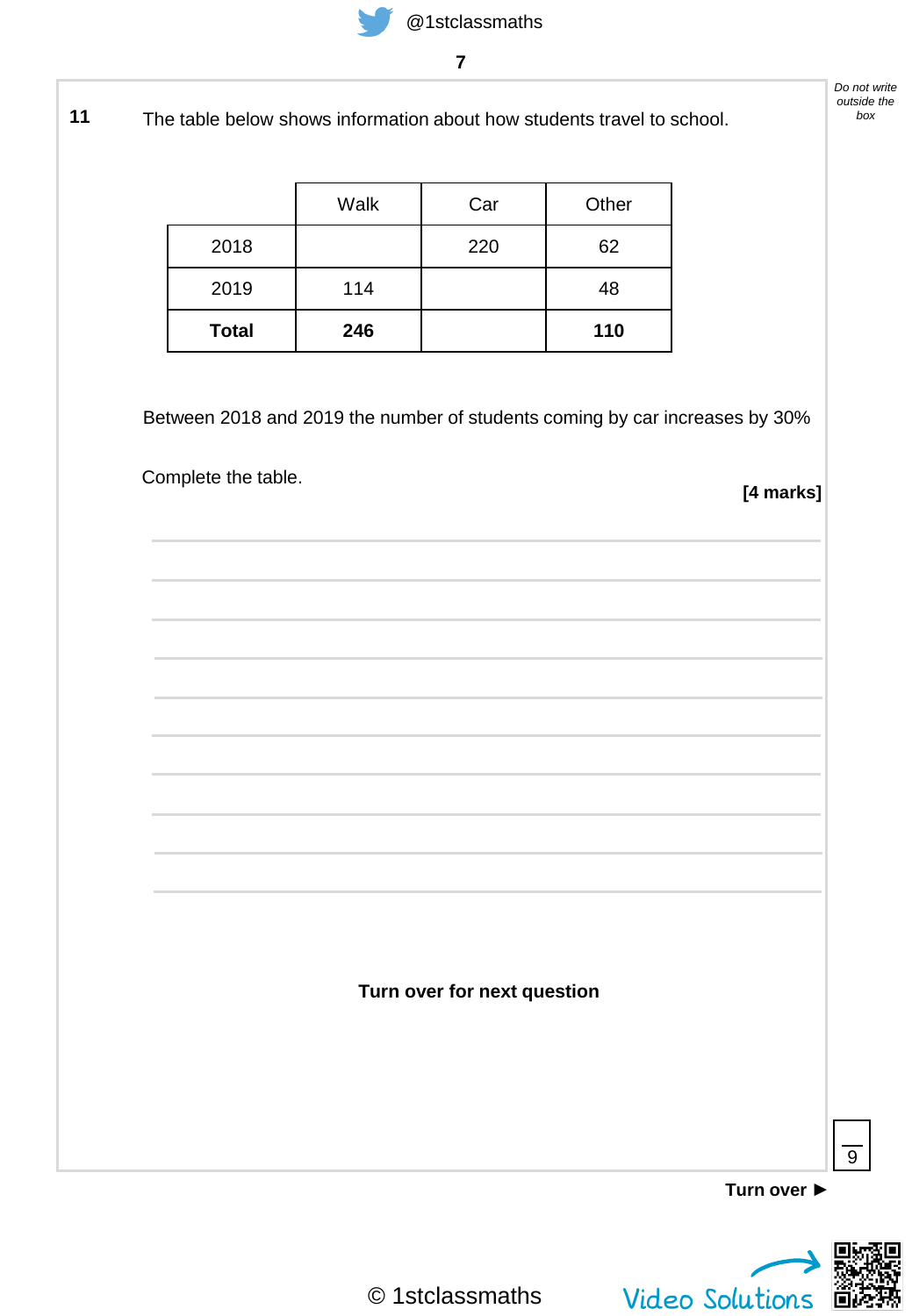

Answer

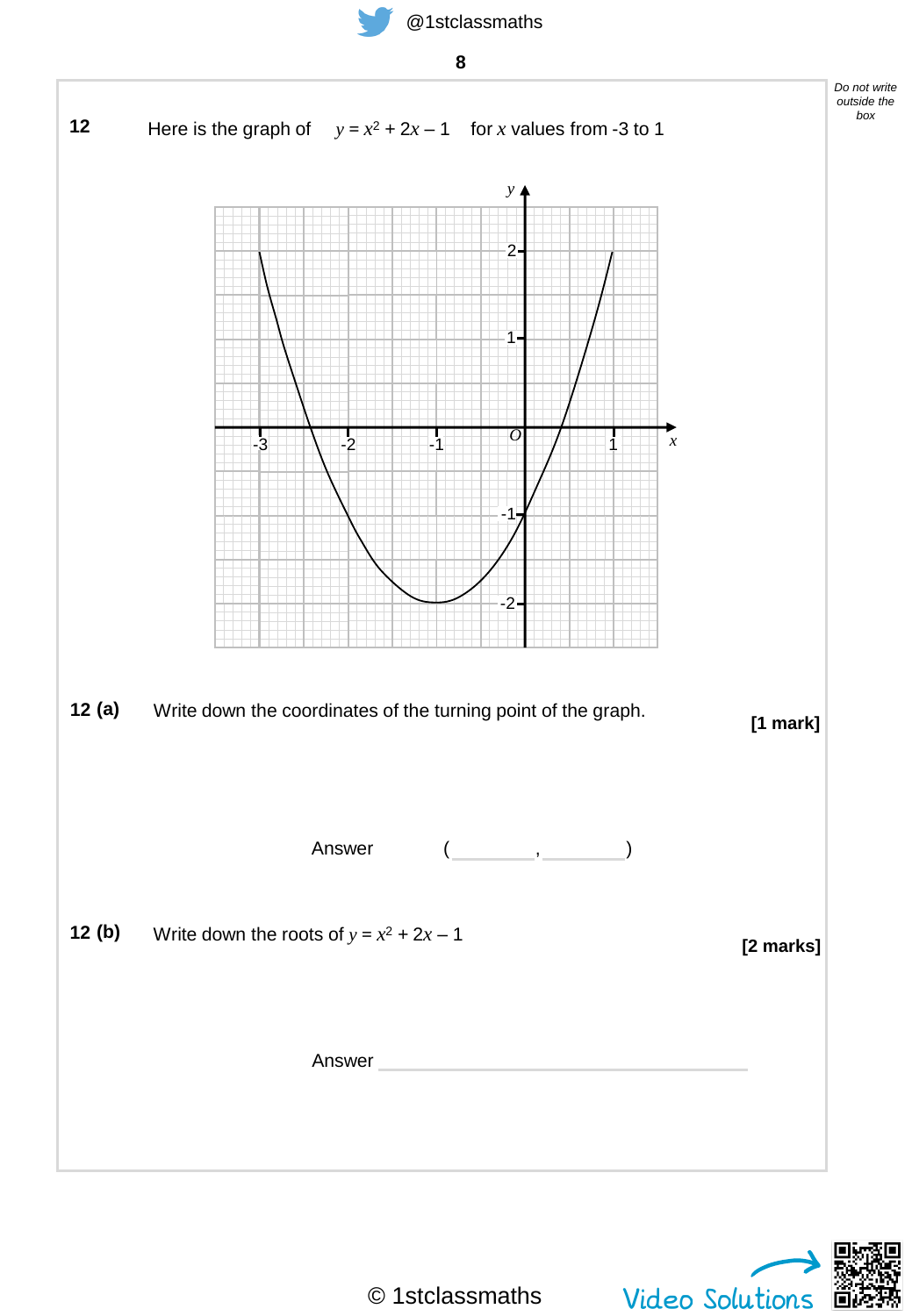| Wade runs a 400m race in 60 seconds.                                                                             |           | Do not write<br>outside the |
|------------------------------------------------------------------------------------------------------------------|-----------|-----------------------------|
| He runs the first 300m of the race at an average speed of 7.5 m/s                                                |           |                             |
| Work out his average speed for the last 100m of the race.                                                        |           |                             |
|                                                                                                                  | [3 marks] |                             |
|                                                                                                                  |           |                             |
|                                                                                                                  |           |                             |
|                                                                                                                  |           |                             |
|                                                                                                                  |           |                             |
|                                                                                                                  |           |                             |
| and the control of the control of the control of the control of the control of the control of the control of the |           |                             |
|                                                                                                                  |           |                             |
|                                                                                                                  |           |                             |
|                                                                                                                  |           |                             |
| Answer                                                                                                           | m/s       |                             |
|                                                                                                                  |           |                             |
|                                                                                                                  |           |                             |
| Turn over for next question                                                                                      |           |                             |
|                                                                                                                  |           |                             |
|                                                                                                                  |           |                             |
|                                                                                                                  |           |                             |
|                                                                                                                  |           |                             |
|                                                                                                                  |           |                             |
|                                                                                                                  |           |                             |
|                                                                                                                  |           |                             |
|                                                                                                                  |           |                             |
|                                                                                                                  |           |                             |
|                                                                                                                  |           |                             |
|                                                                                                                  |           |                             |

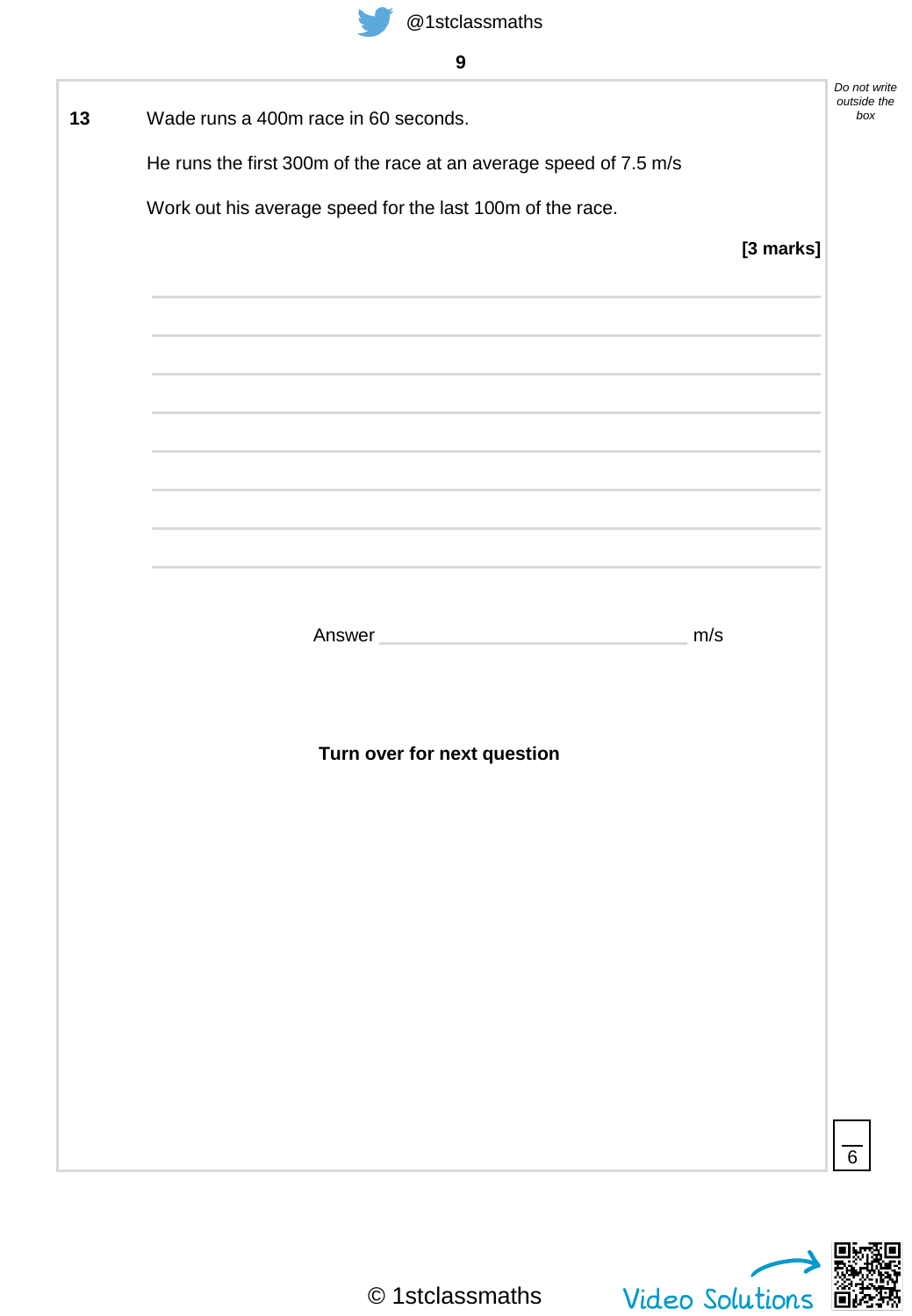**10**



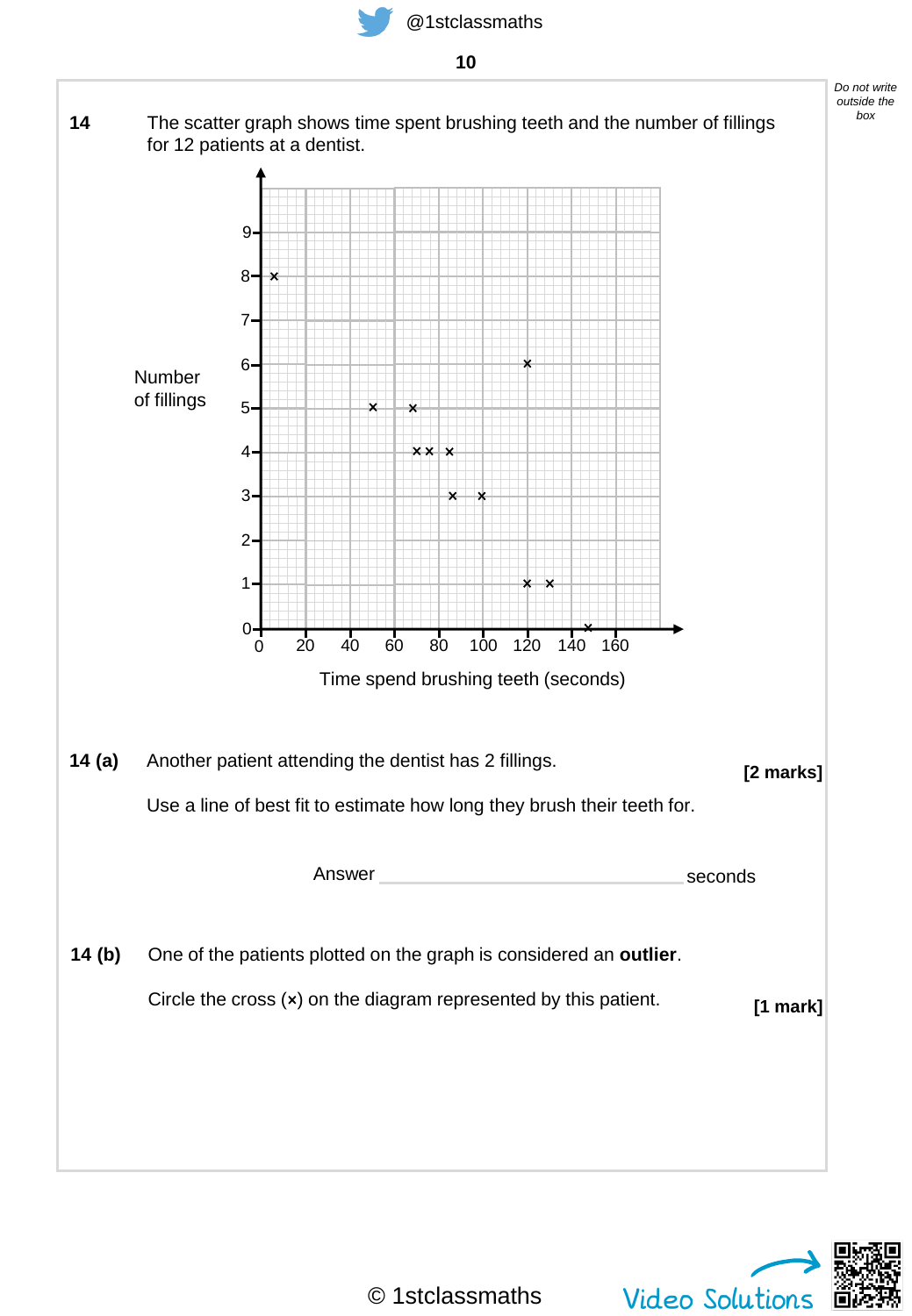

The table shows information about two countries. **15**

|                  | <b>Population</b> | Area<br>(square miles) |
|------------------|-------------------|------------------------|
| <b>Country A</b> | 72 000 000        | 120 000                |
| <b>Country B</b> | 15 000 000        |                        |

Population Density  $=\frac{Population}{n}$ Area

The population density of country A is twice the population density of country B.

Calculate the area of country B.

**[3 marks]**

|  | ,我们也不会有什么。""我们的人,我们也不会有什么?""我们的人,我们也不会有什么?""我们的人,我们也不会有什么?""我们的人,我们也不会有什么?""我们的人 |
|--|----------------------------------------------------------------------------------|
|  |                                                                                  |
|  | square miles                                                                     |
|  |                                                                                  |
|  |                                                                                  |
|  |                                                                                  |
|  |                                                                                  |
|  | Turn over ▶                                                                      |



6

© 1stclassmaths

*Do not write outside the box*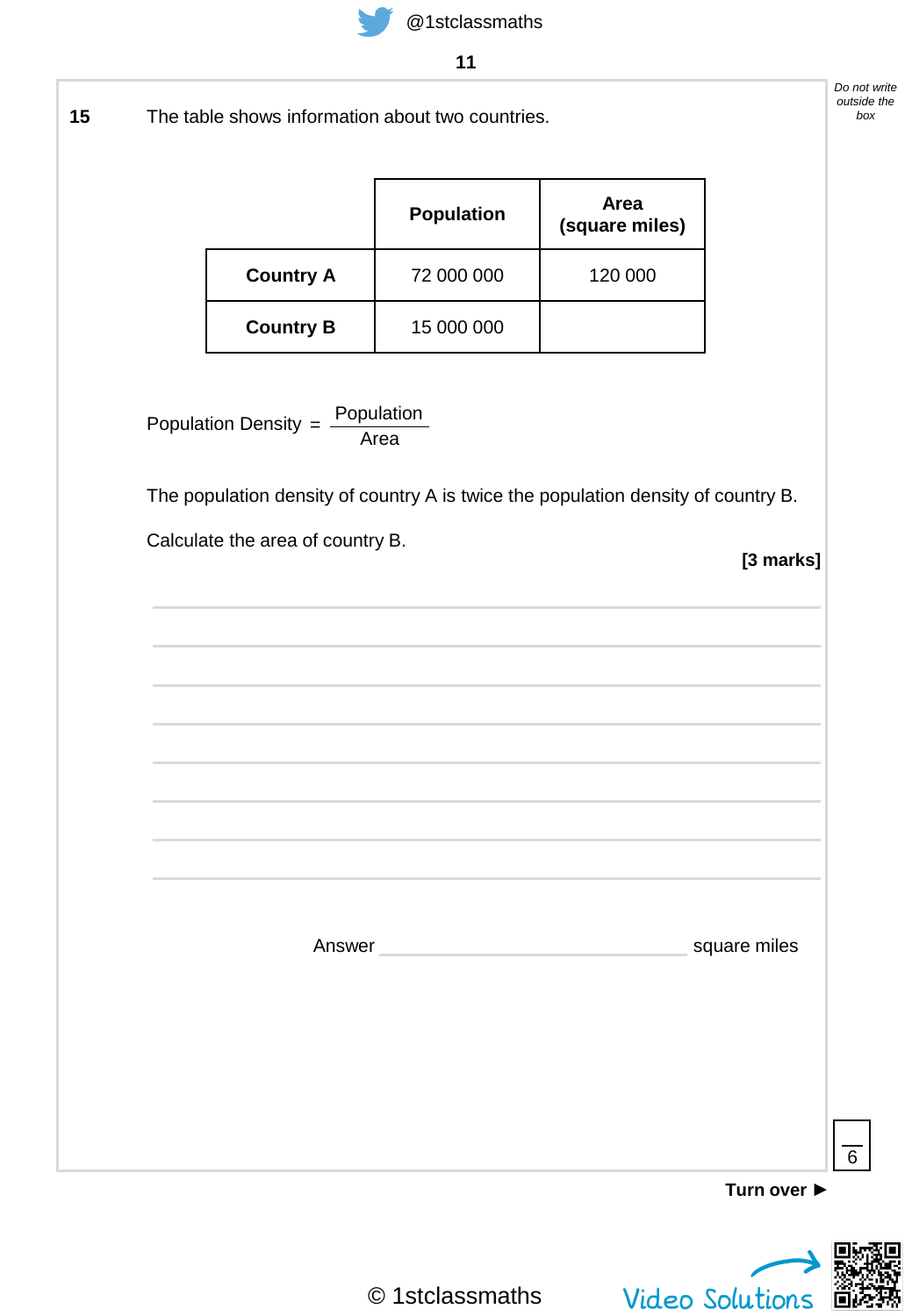

Tia has £5000 to invest for 3 years. She looks at the deals of two banks. **16**

Bank A

2.5% compound interest

First Year 4% compound interest

Bank B

All Other Years 1% compound interest

How much **more** money will Tia make going with bank A compared to bank B.

**[4 marks]**

Answer £

**17**  $f(x) = x^2 - 2$  and  $g(x) = 3x$ 

Work out gf(*x*)

Circle your answer.

 $9x^2-6$   $3x^2-6$   $9x^2-2$   $3x$  $3x^2-2$ 



**[1 mark]**

© 1stclassmaths

*Do not write outside the box*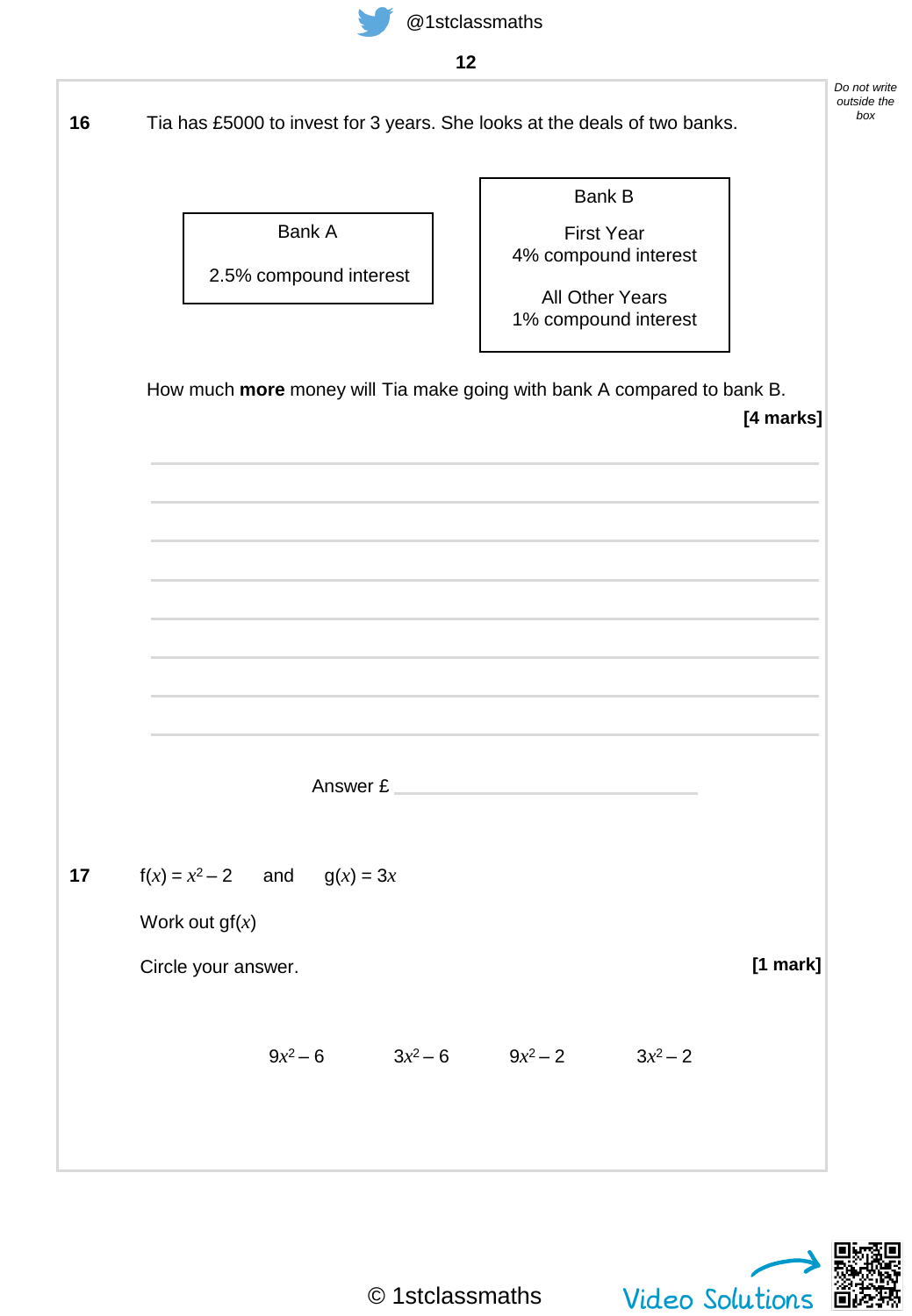

| IJ                                                                                                                                                        |                                                                            |
|-----------------------------------------------------------------------------------------------------------------------------------------------------------|----------------------------------------------------------------------------|
| A, B, C and D are points on the circumference of a circle with centre O.<br>A<br>$^{\prime}$ 112 $^{\circ}$<br>$\boldsymbol{\chi}$<br>D<br>$\overline{O}$ | Do not write<br>$\overline{B}$<br>Not drawn<br>accurately<br>$\mathcal{C}$ |
| Work out the size of angle $x$                                                                                                                            | [3 marks]                                                                  |
| Answer                                                                                                                                                    | $\circ$                                                                    |
|                                                                                                                                                           | Turn over $\blacktriangleright$                                            |

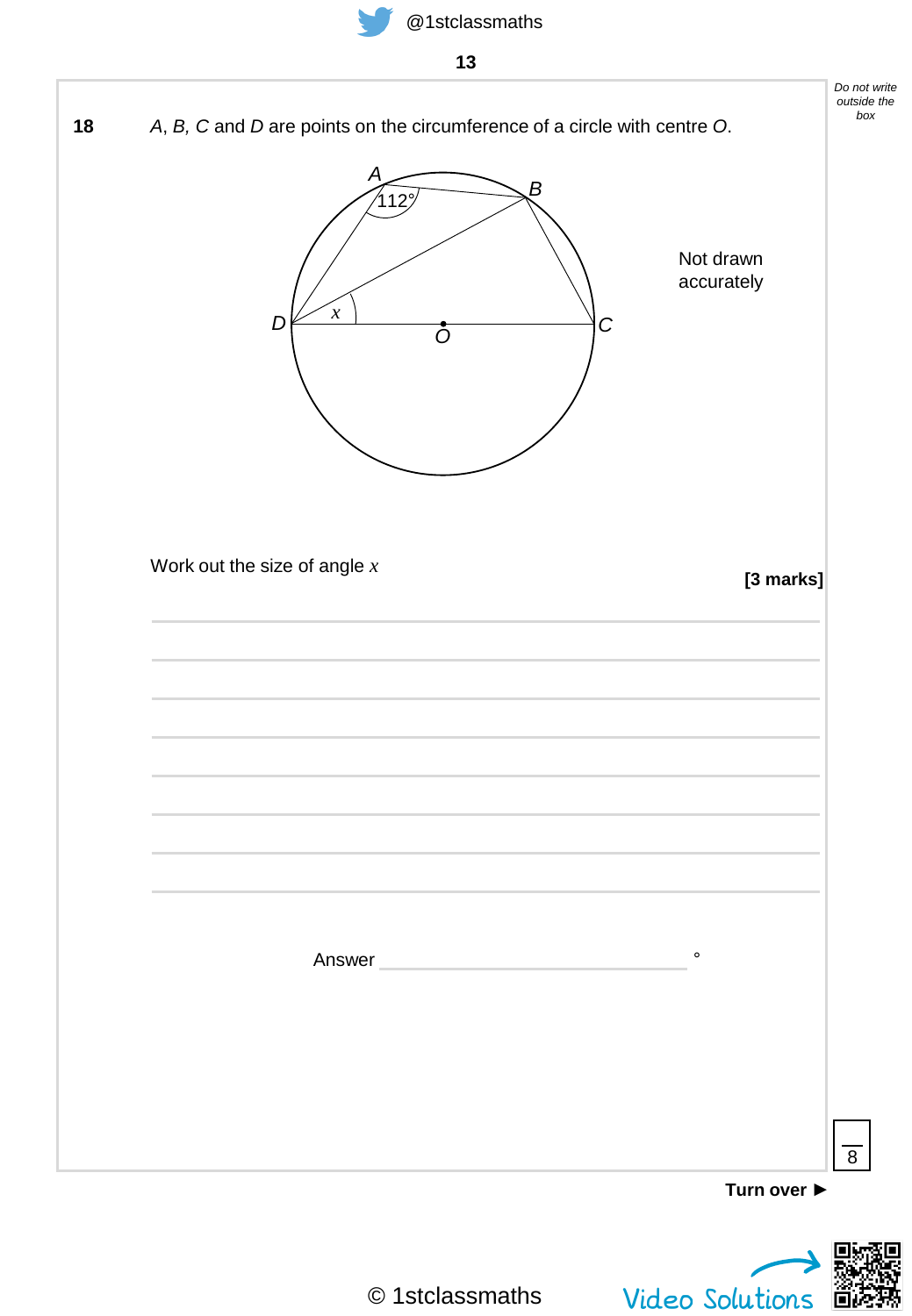

- **14**
- **19** Aggie and James are both members of a running club.

During a season they run the same distance 20 times and record their results.

Here is some information about Aggie's times. **19 (a)**

> Fastest 22 minutes Slowest 30 minutes

Lower Quartile 24 minutes Upper Quartile 29 minutes

Median 26 minutes

Draw a box plot to represent Aggie's times.

**[2 marks]**

*Do not write outside the box*



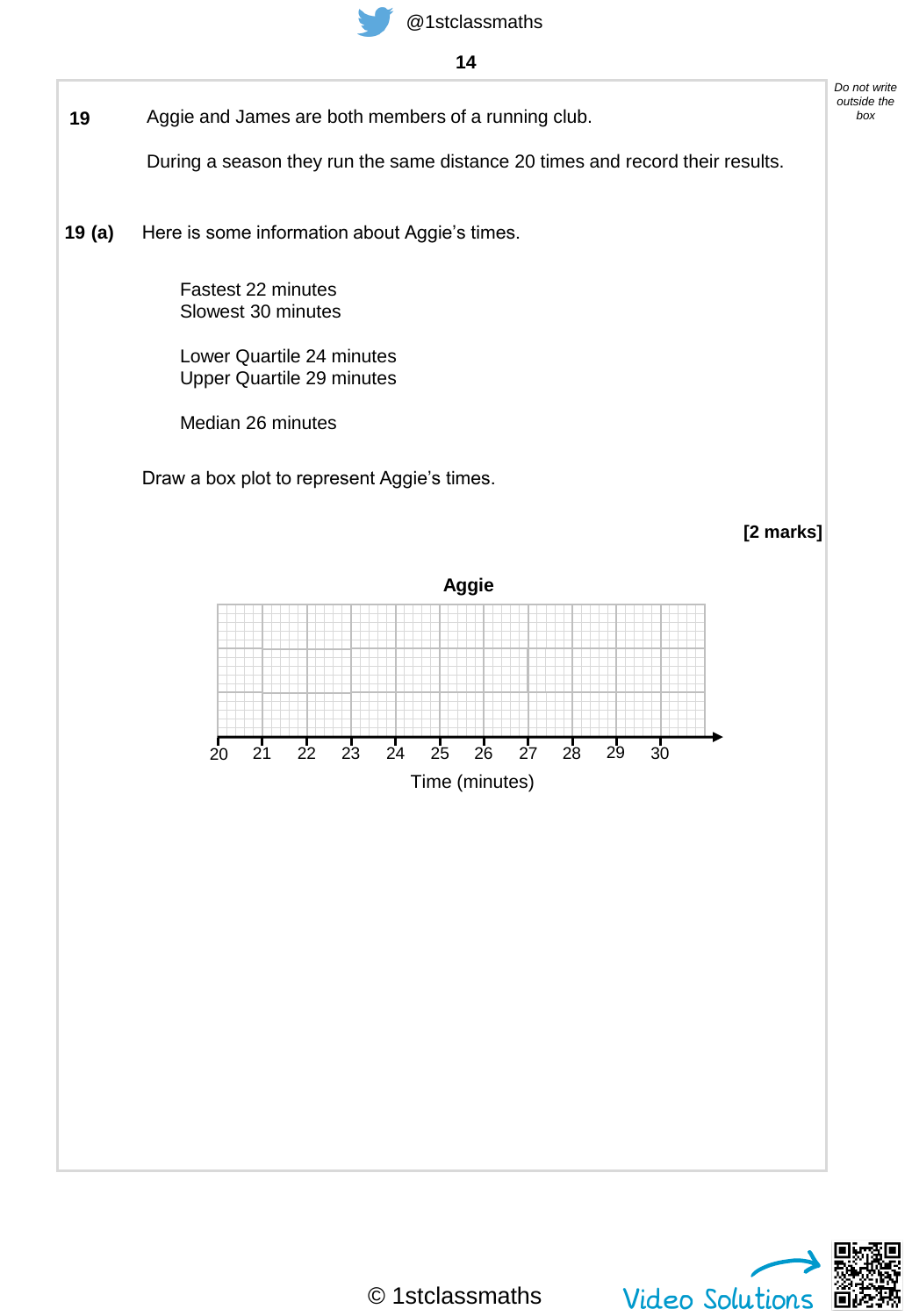



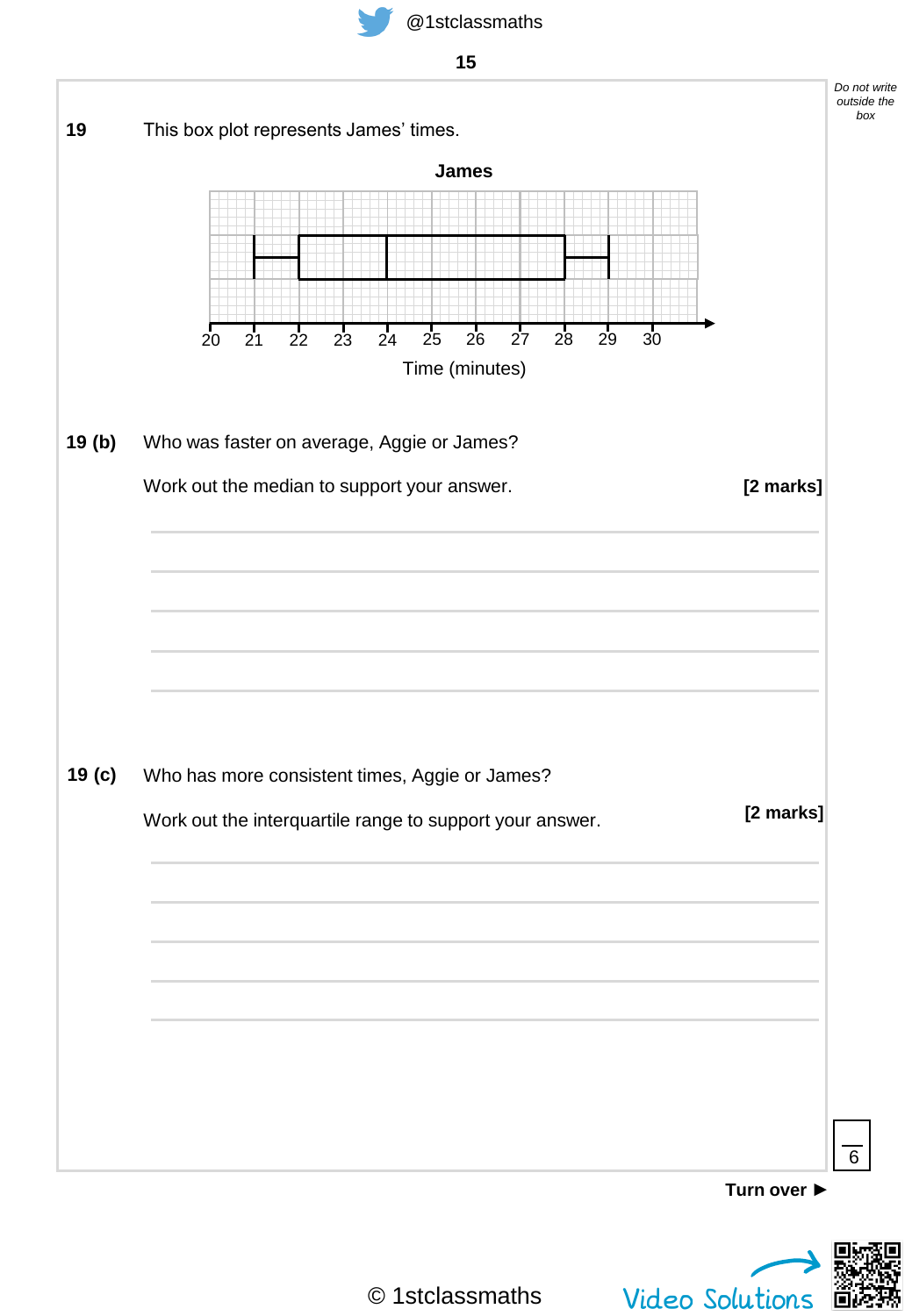

|  | Do not write<br>outside the<br>box<br>[3 marks]                                                         |
|--|---------------------------------------------------------------------------------------------------------|
|  |                                                                                                         |
|  |                                                                                                         |
|  |                                                                                                         |
|  |                                                                                                         |
|  |                                                                                                         |
|  | [2 marks]                                                                                               |
|  |                                                                                                         |
|  |                                                                                                         |
|  | Expand and simplify fully $(x + 3)(x - 3)^2$<br>Answer<br>Factorise fully $8x^6y - 12x^3y^5z$<br>Answer |

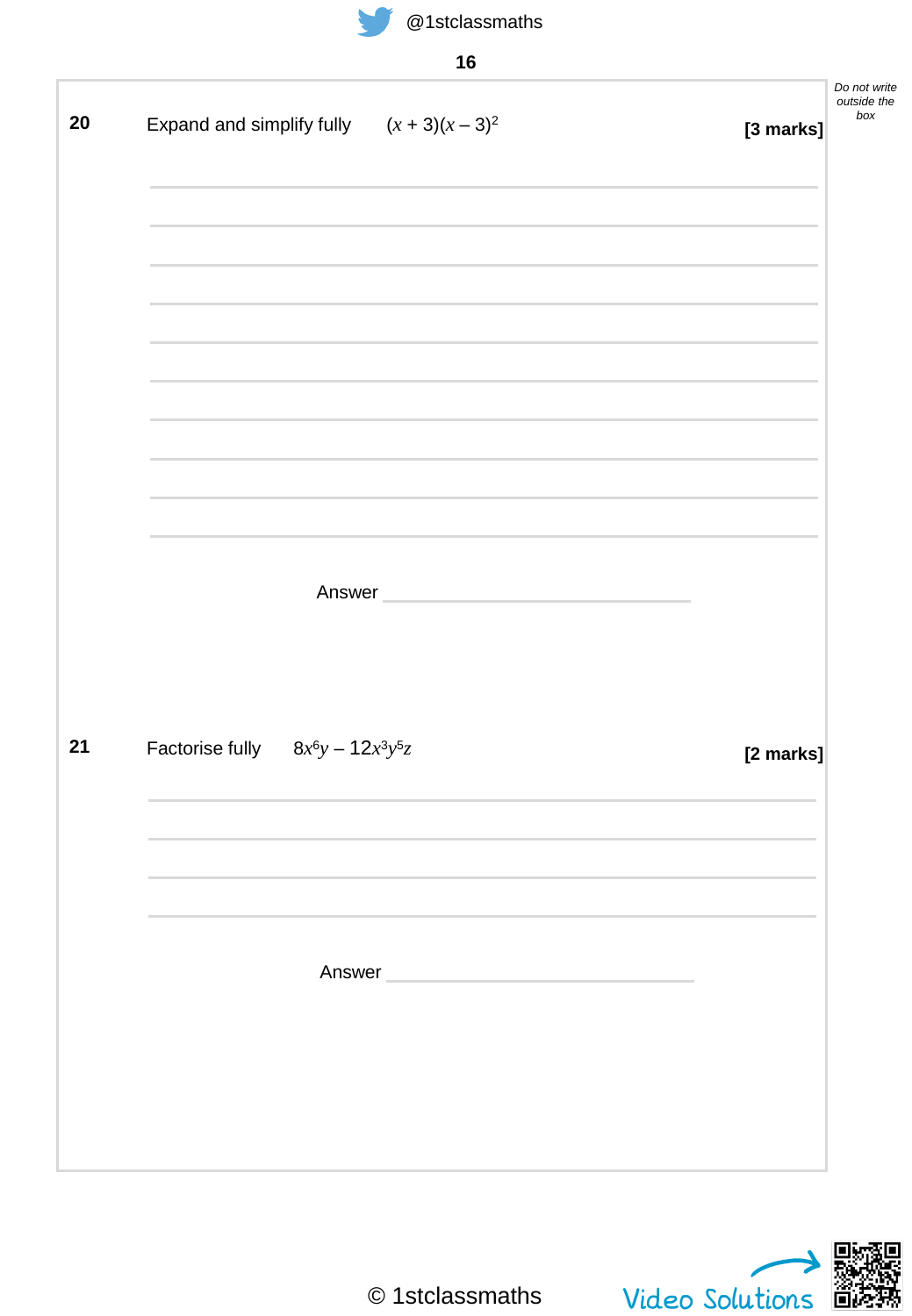





© 1stclassmaths

Video Solutions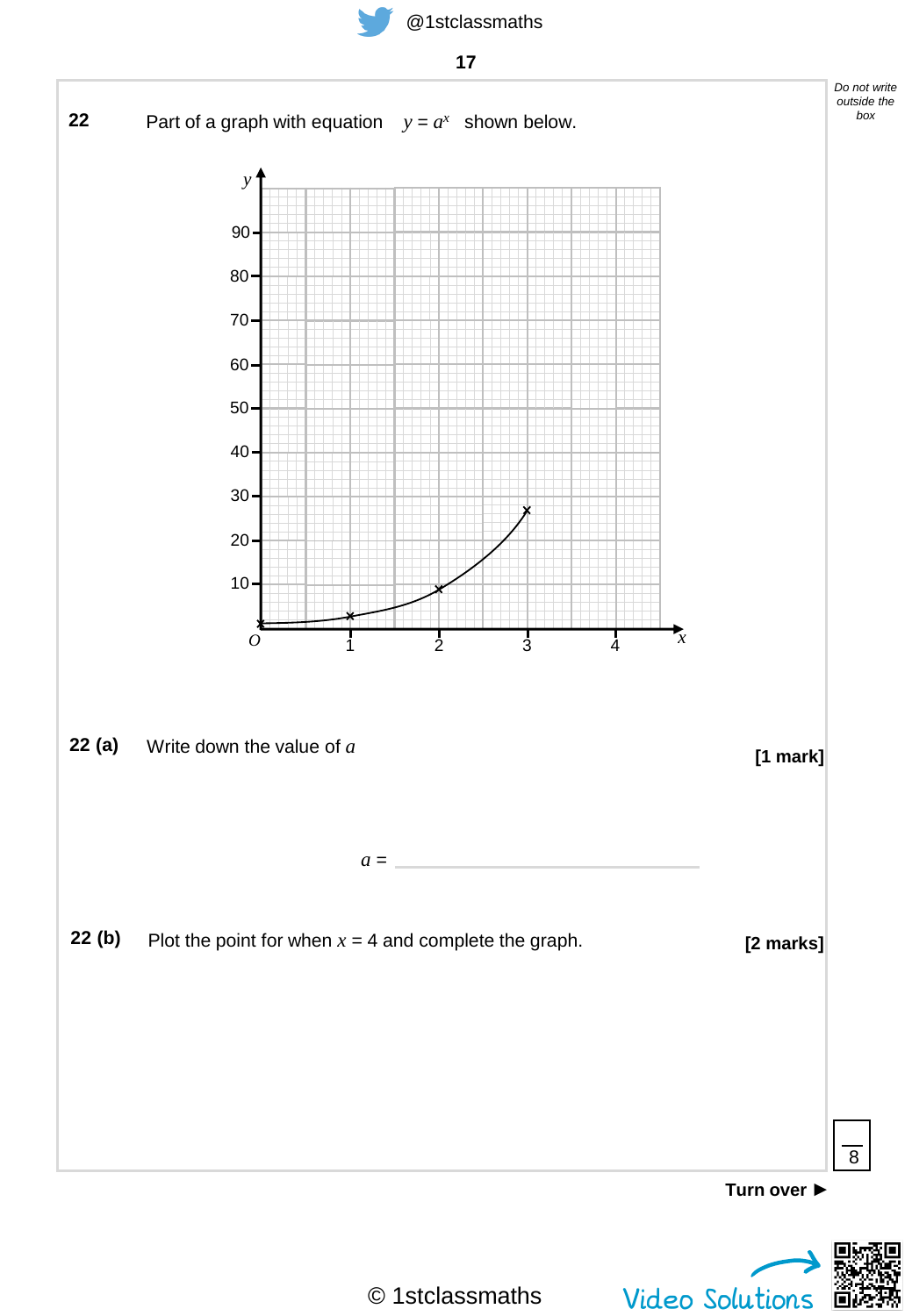





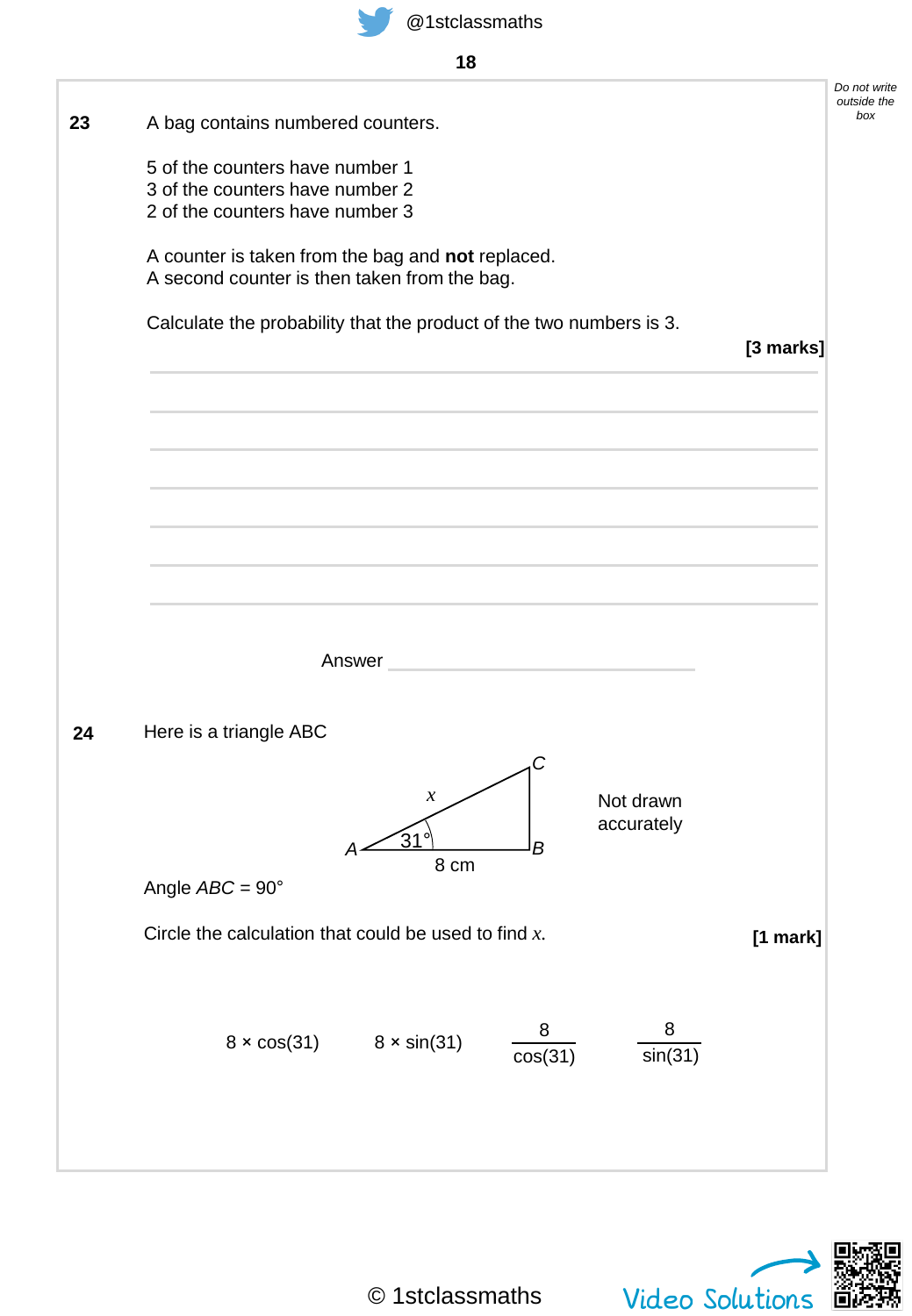

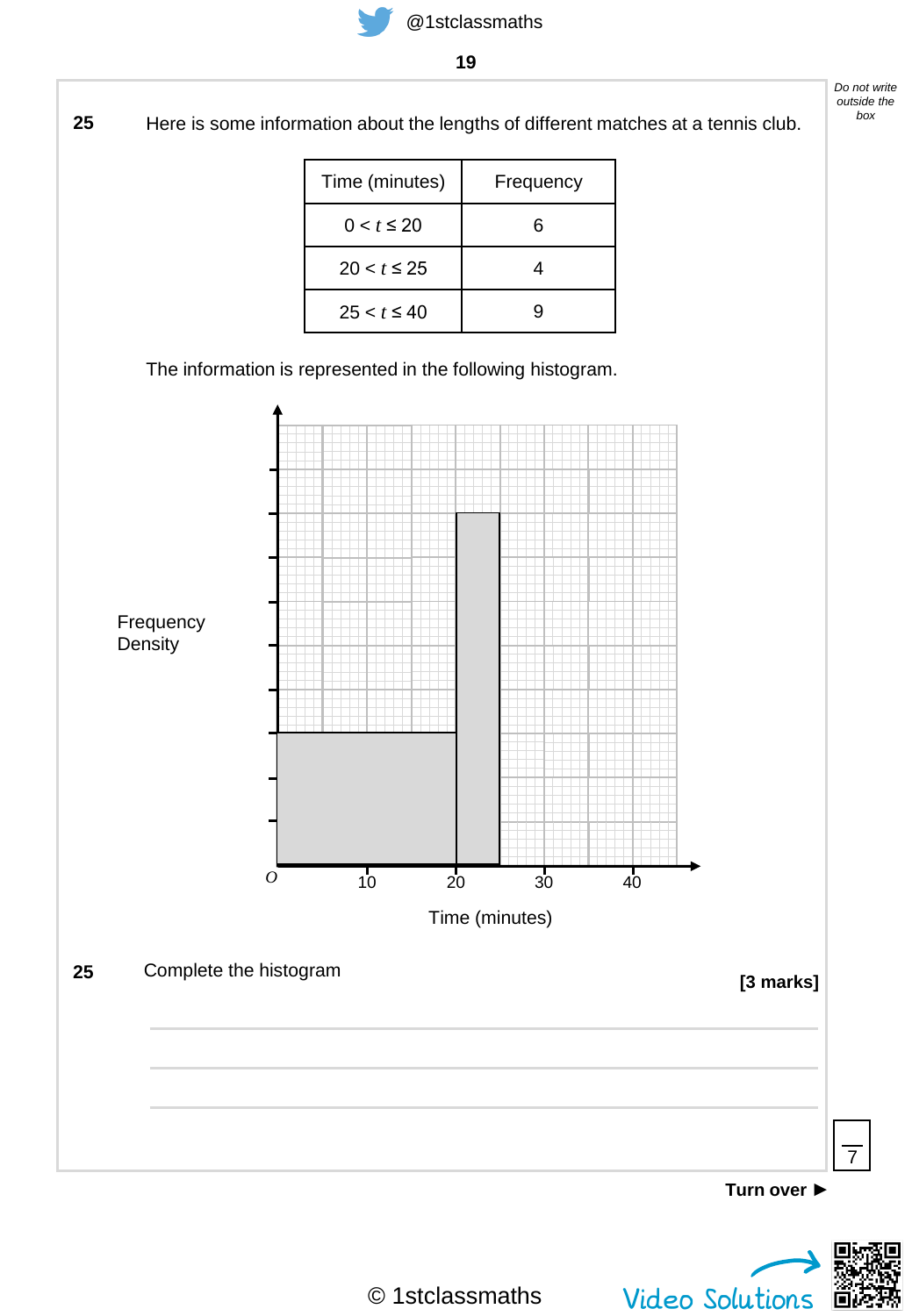

**20**

A compound shape is made by placing half of a cylinder on top of a cube. **26**

The side length of the cube is 8 cm.



8cm

| Calculate the surface area of the compound shape.                                |  | [5 marks]       |
|----------------------------------------------------------------------------------|--|-----------------|
|                                                                                  |  |                 |
|                                                                                  |  |                 |
|                                                                                  |  |                 |
| ,我们也不会有什么。""我们的人,我们也不会有什么?""我们的人,我们也不会有什么?""我们的人,我们也不会有什么?""我们的人,我们也不会有什么?""我们的人 |  |                 |
|                                                                                  |  |                 |
|                                                                                  |  |                 |
| ,我们也不会有什么?""我们的人,我们也不会有什么?""我们的人,我们也不会有什么?""我们的人,我们也不会有什么?""我们的人,我们也不会有什么?""我们的人 |  |                 |
| ,我们也不会有什么。""我们的人,我们也不会有什么?""我们的人,我们也不会有什么?""我们的人,我们也不会有什么?""我们的人,我们也不会有什么?""我们的人 |  |                 |
|                                                                                  |  |                 |
|                                                                                  |  |                 |
|                                                                                  |  |                 |
|                                                                                  |  |                 |
| Answer                                                                           |  | cm <sup>2</sup> |
|                                                                                  |  |                 |



*Do not write outside the box*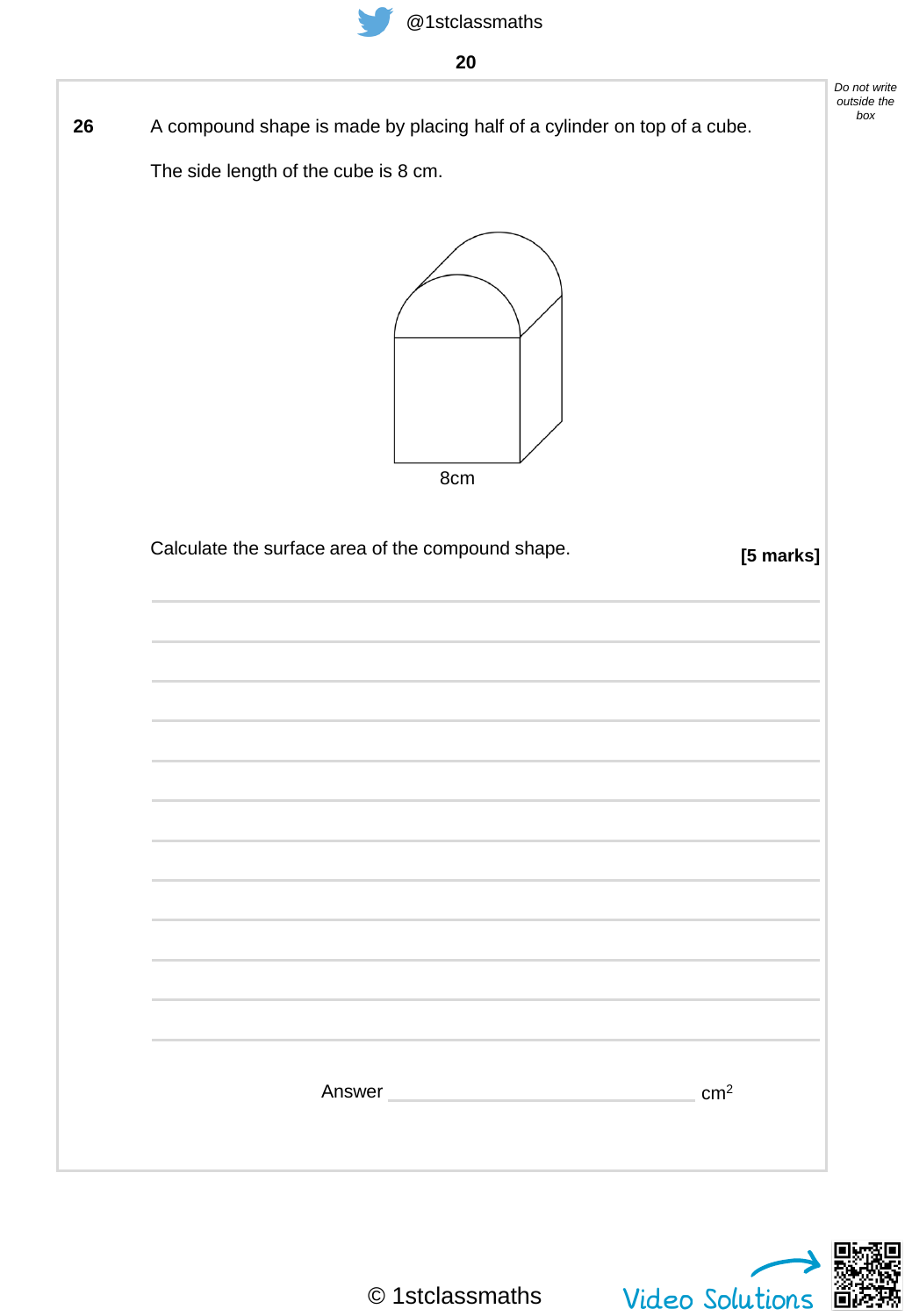



© 1stclassmaths

Video Solutions